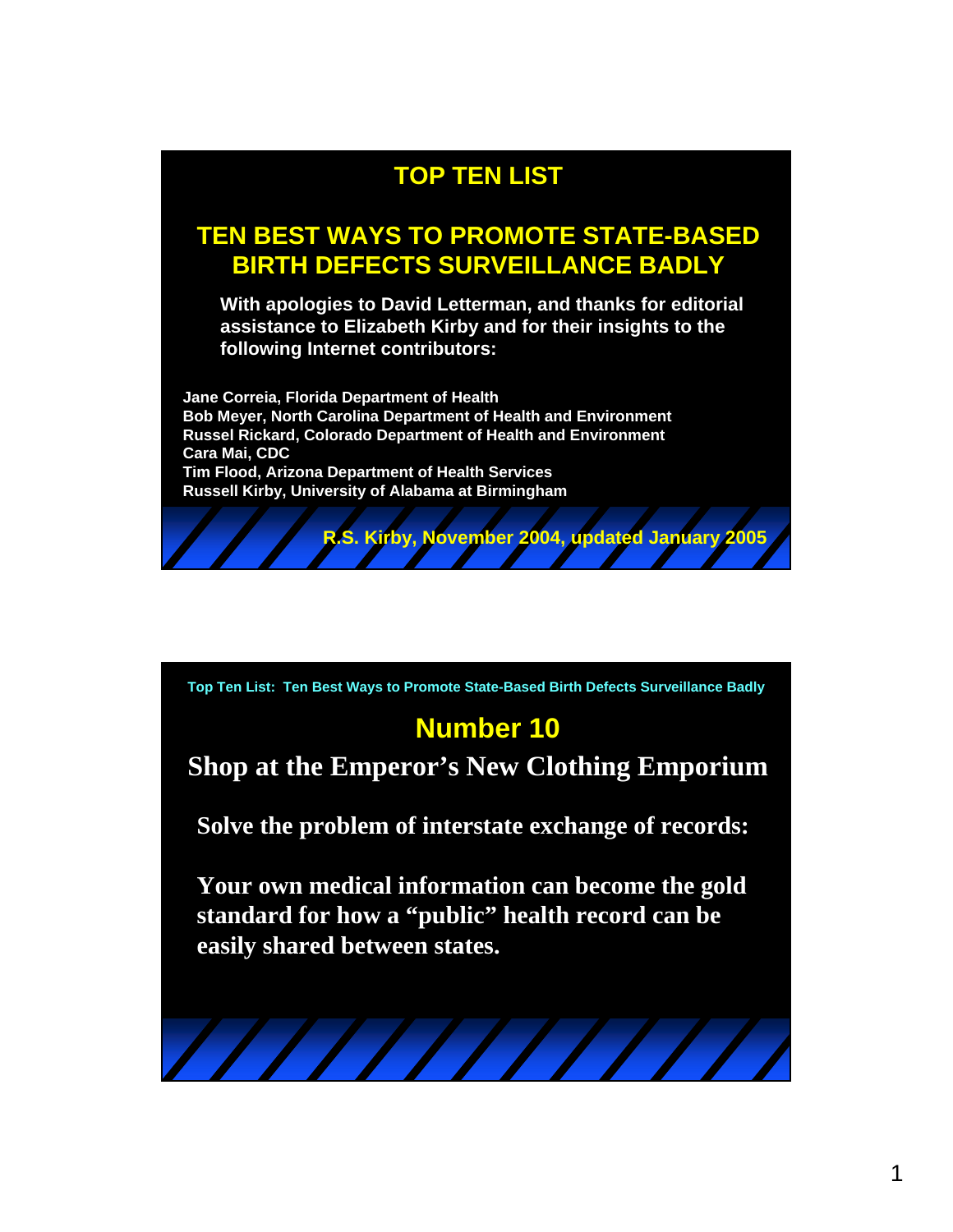

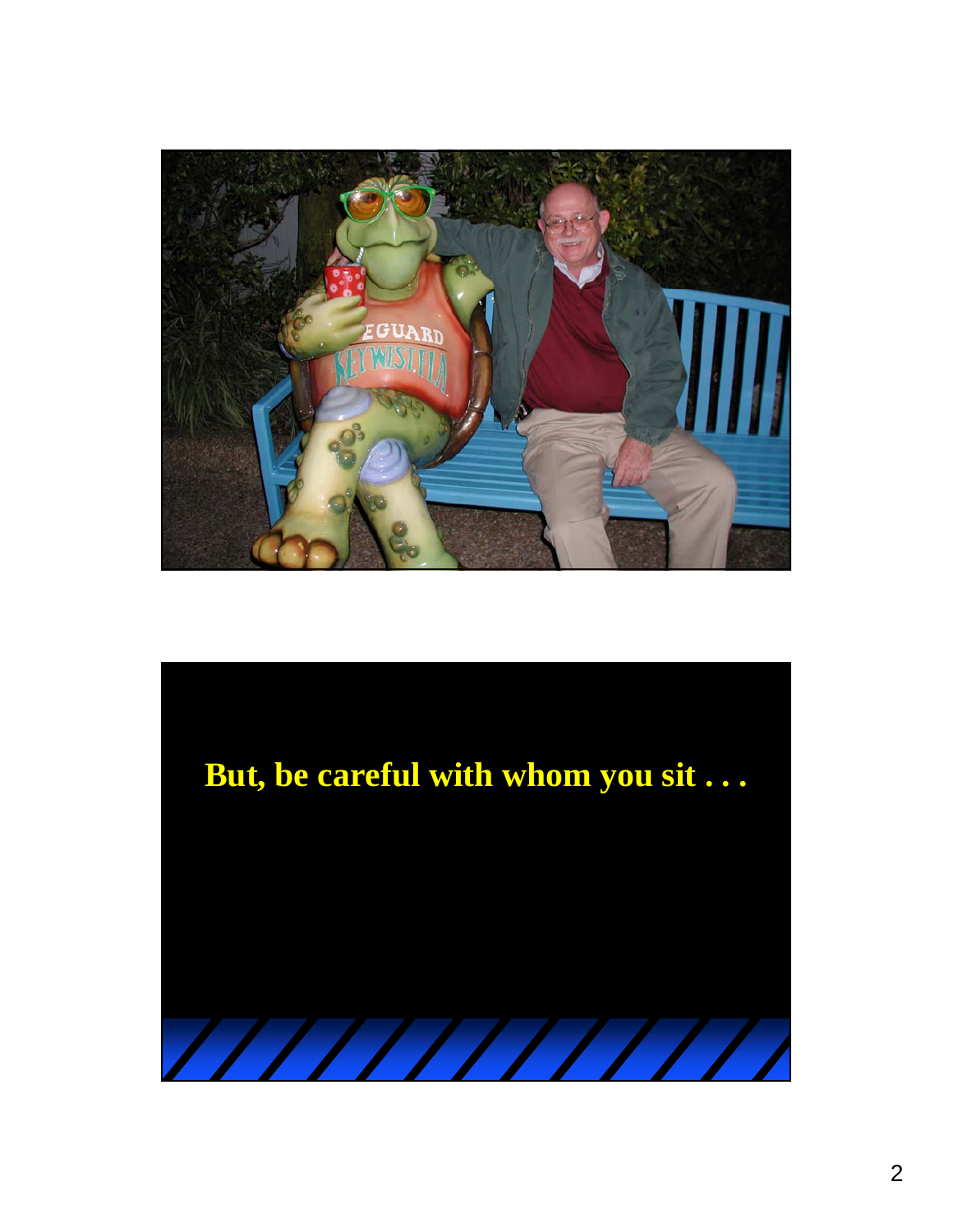

**Schedule state site visits to coincide with birding, food or music festivals, skiing, and other activities. There's a moral here: annual fall visits to Wisconsin's Horicon Marsh could make all the difference! Number 9 A Bird's Eye View**

 $\left( \frac{1}{2} \right)$ 

**Top Ten List: Ten Best Ways to Promote State-Based Birth Defects Surveillance Badly**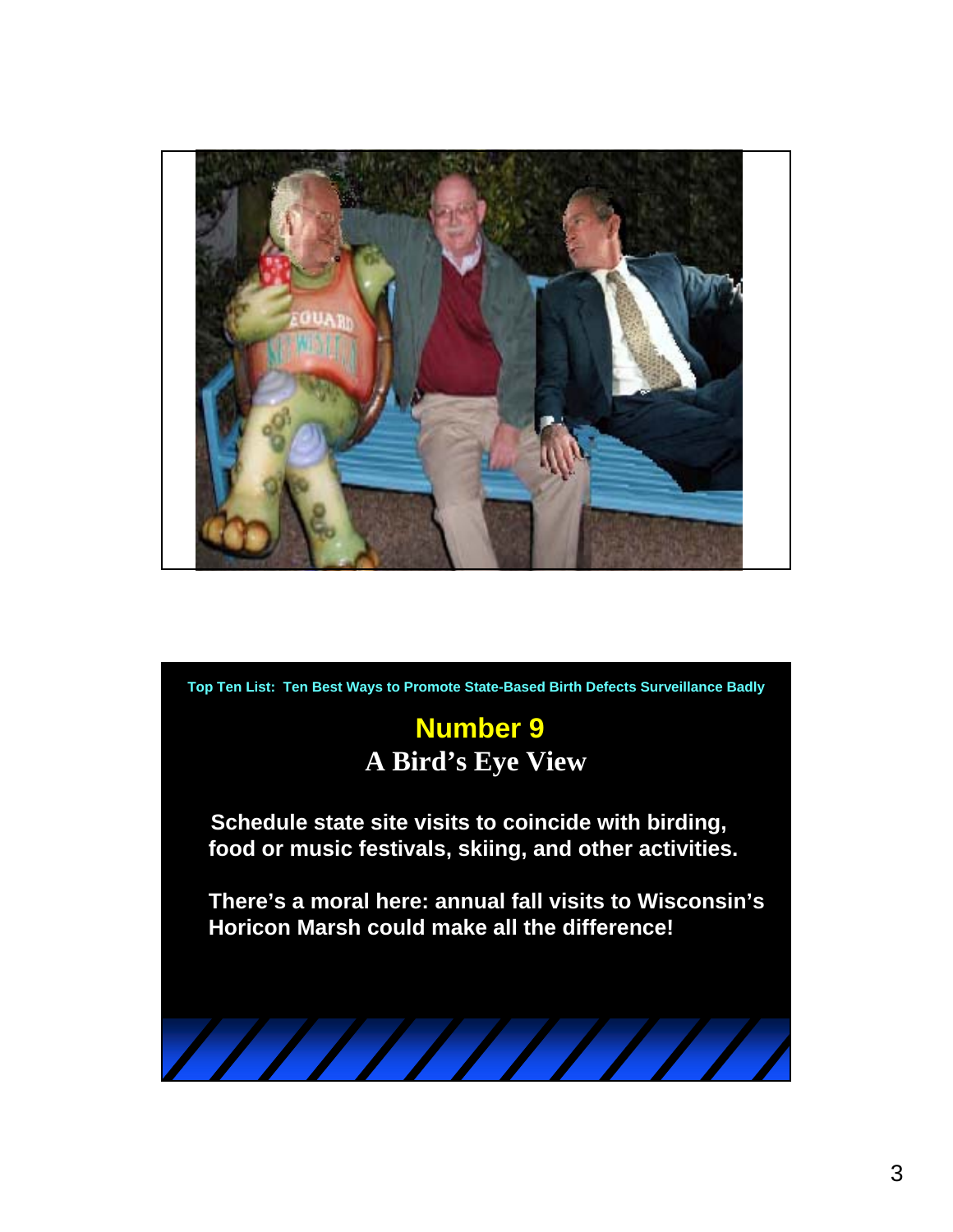

### **Addendum to Number 9 Who, Me?**

**Take a bird's eye view of the field. Become the Martha Stewart of proper Listserv usage.** 

**If by chance you commit a 'faux pas' yourself, just send out another email saying "Did I really do that?"**



#### **Number 8**

**Coca-Cola, Diet Coke, Vanilla Coke, Caffeine Free Diet Coke . . .**

**There are a limited number of terms describing key activities in this field. Use each of them over and over again, irrespective of any confusion the resulting acronyms might create.**

**National Birth Defects Prevention Network = NBDPN National Birth Defects Prevention Study = NBDPS**

**No problem!**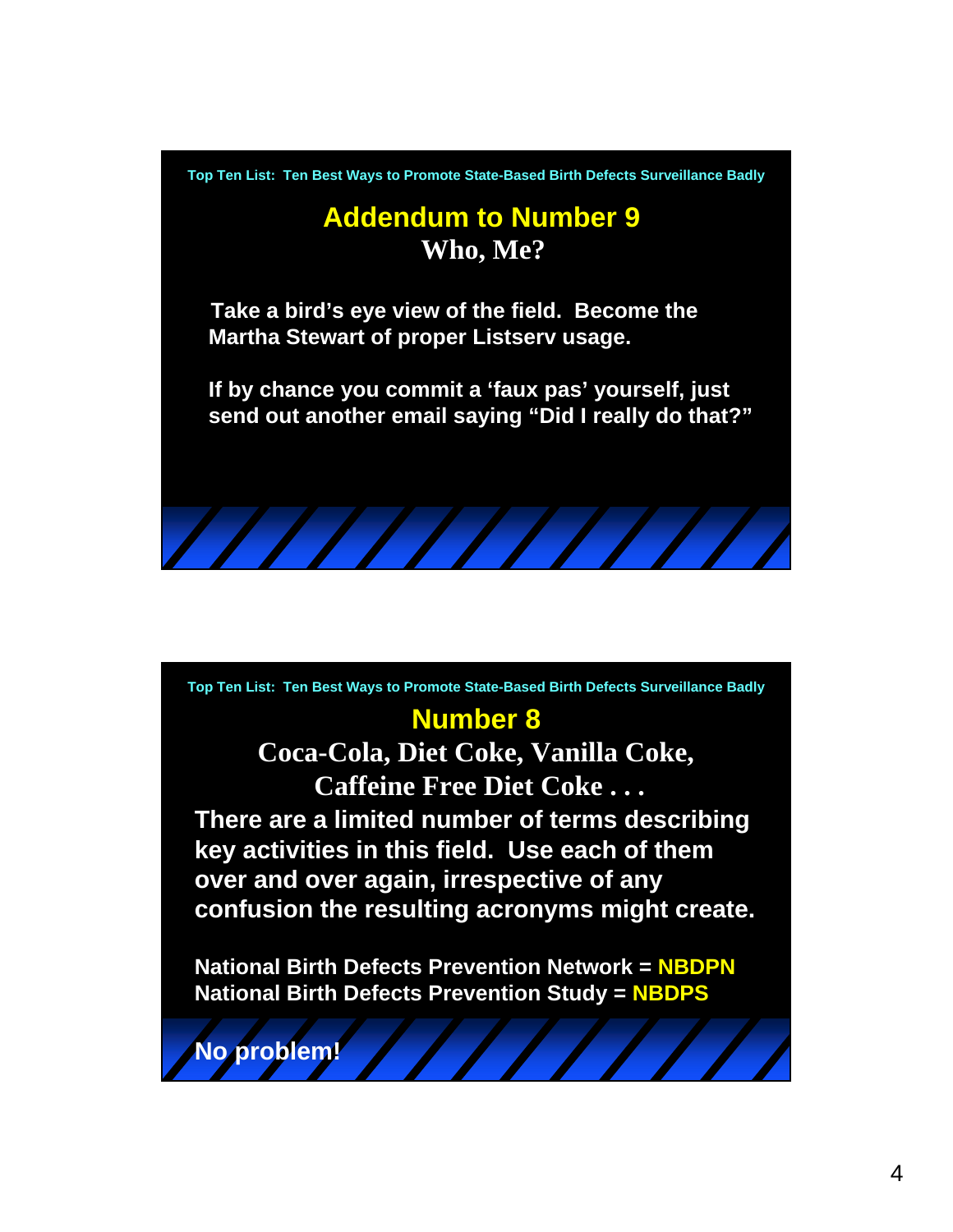

# **Number 6**

**I Just Come Here to Listen to the Music**

**Only after retirement, become the road manager and booking agent for the best ensemble in our field, the Amniotic Band.**

**Bookings will be hard to come by, but there will be plenty of time for birding, skiing, and other leisure-time activities.**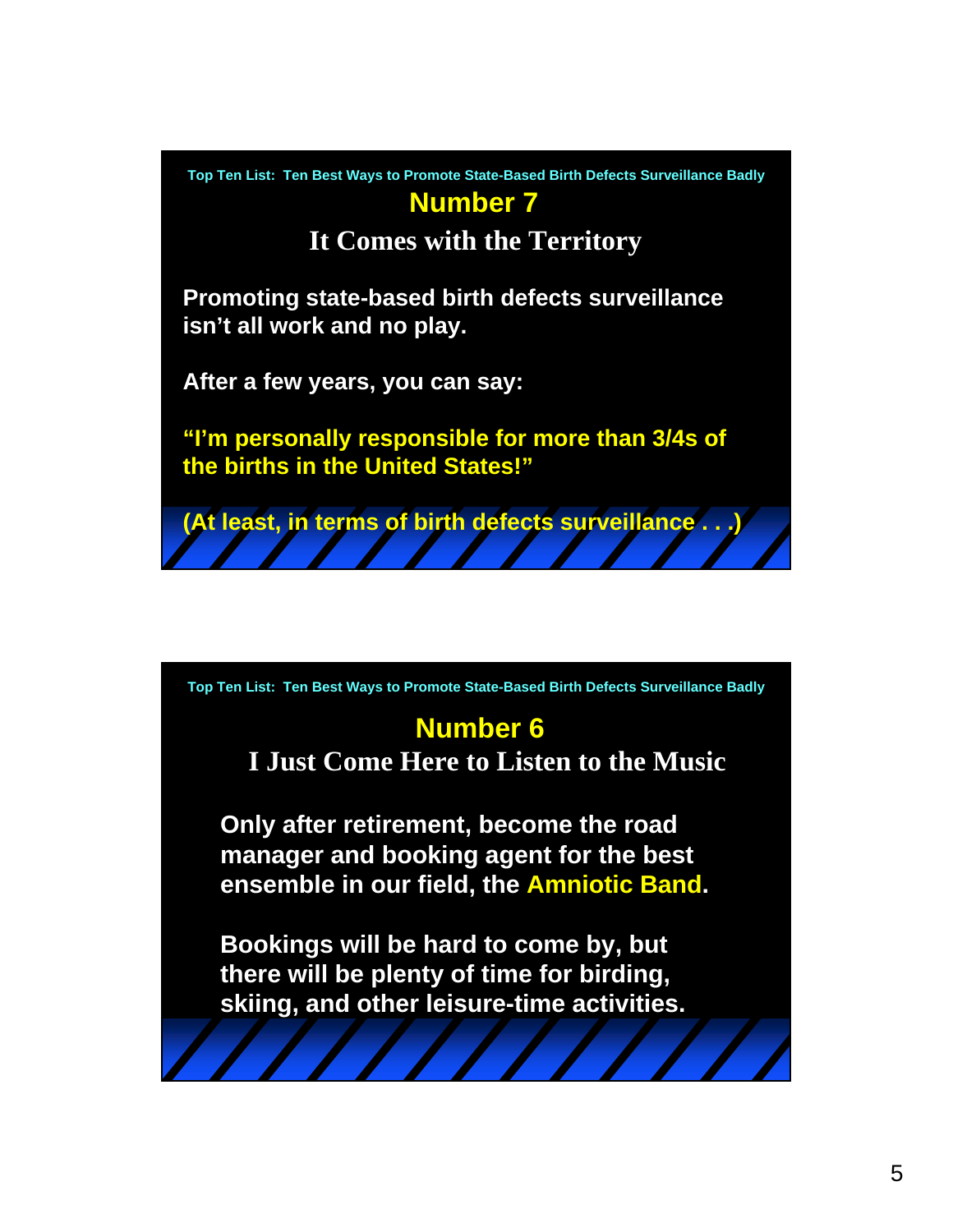

### **The Thong is Over, but the Malady Lingers On**

**State-based birth defects surveillance is best supported by technical experts or consultants. Always remember the textbook definition of "consultant":** 

**The person who traveled the farthest to get to the meeting, and who will leave all the follow-up work to others and go home.**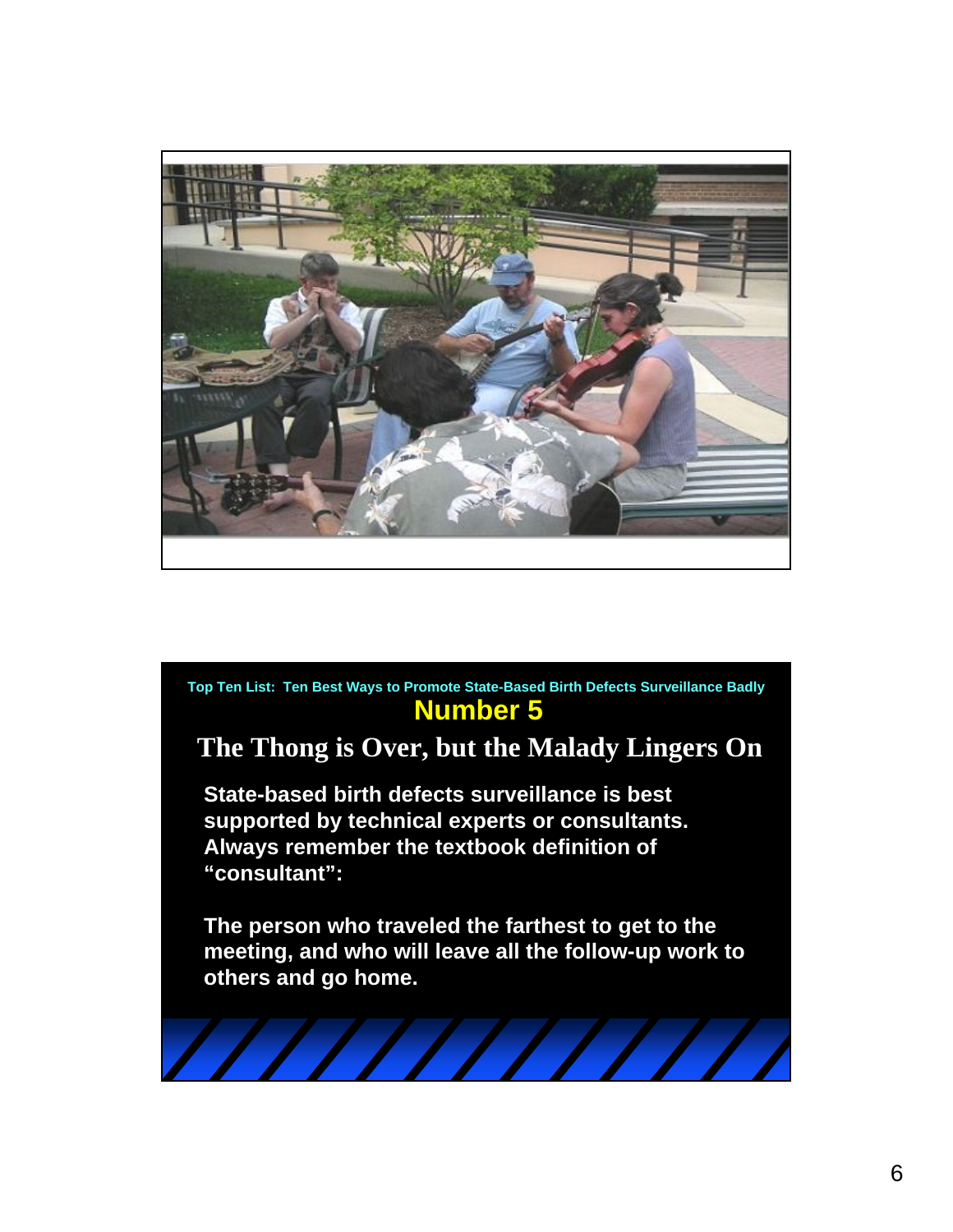

**Insist on Proper Oversight of Grants.**

**Never scrutinize state's requests on how to spend carryover funds.**

**For example…**



### **\$280,000!**



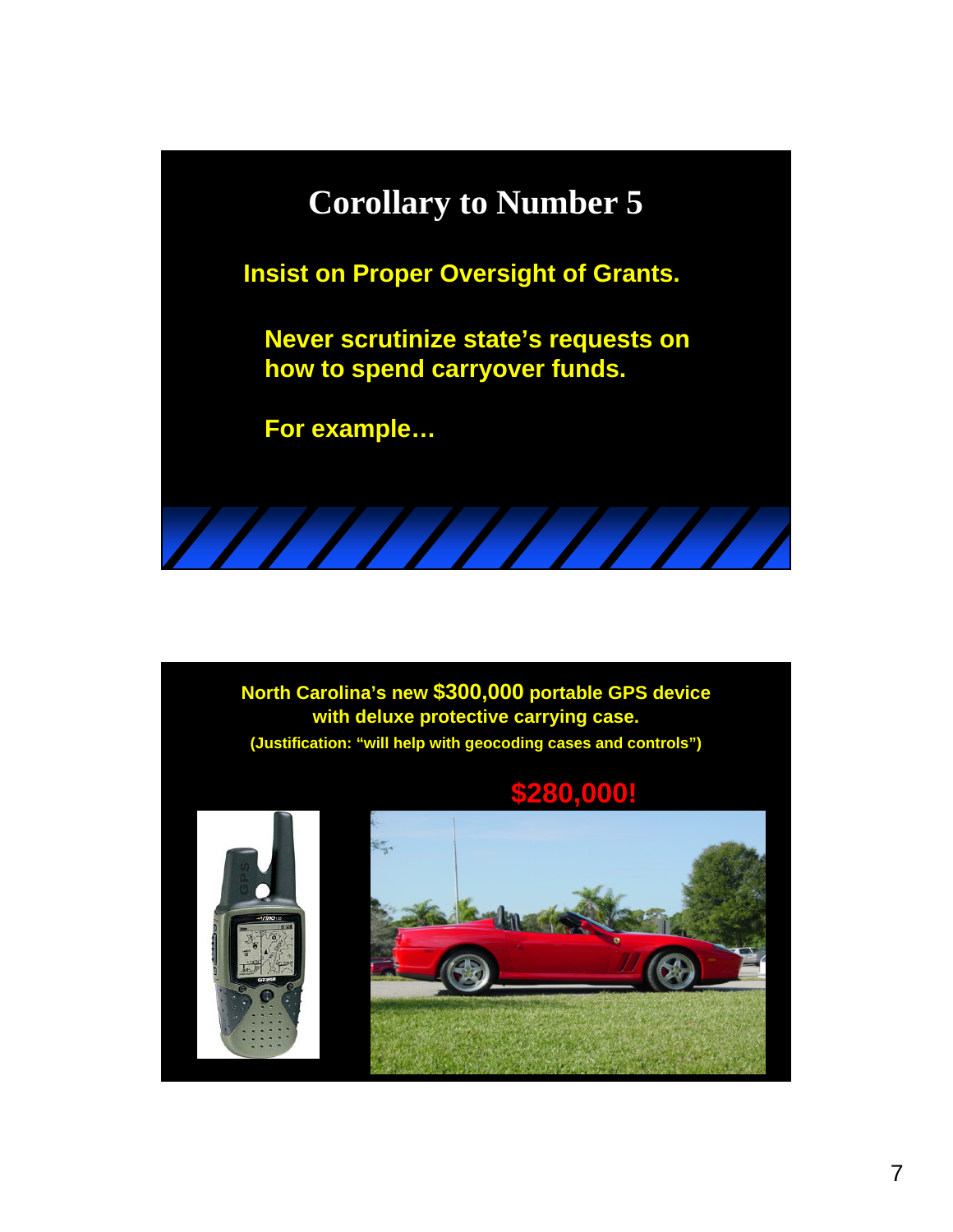

# **Number 3**

#### **What's Next?**

**Epidemiologists never retire, they just gain the degrees of freedom they never had but always wanted.**

**In Larry's case, his next Pubmed searches might yield:**

•**the location of his favorite pub, and a list of his medications (beer and ale are purely for medicinal purposes); or**

•**Gene-environment interaction: Larry fly-fishing or birding wearing blue jeans**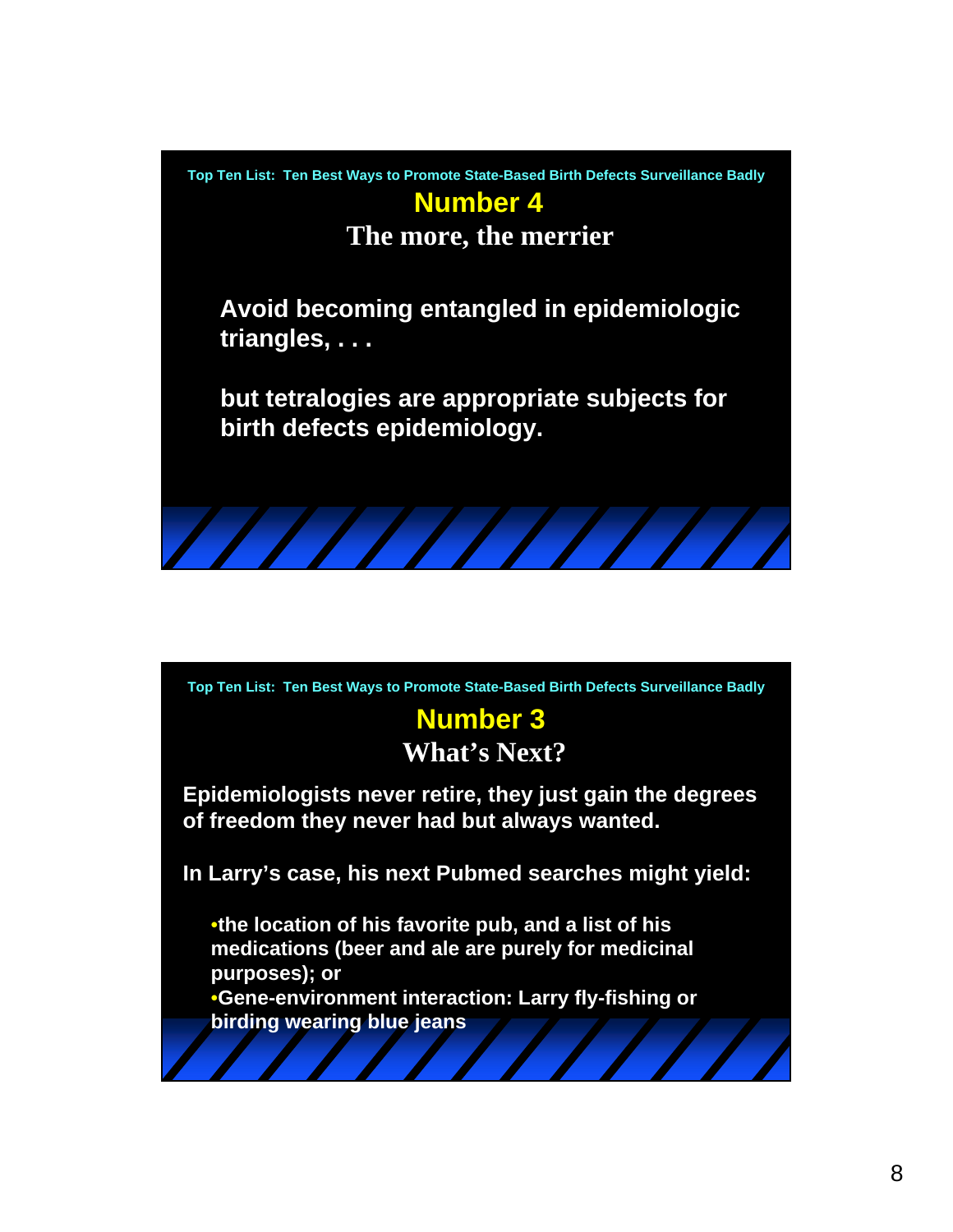# **Number 2**

**Sittin' on the Empirical "Dock of the Bayes"**

**Where else but in a career at CDC could you spend more than 30 years studying, commenting on, and even publishing your observations on the posterior distributions of others?**